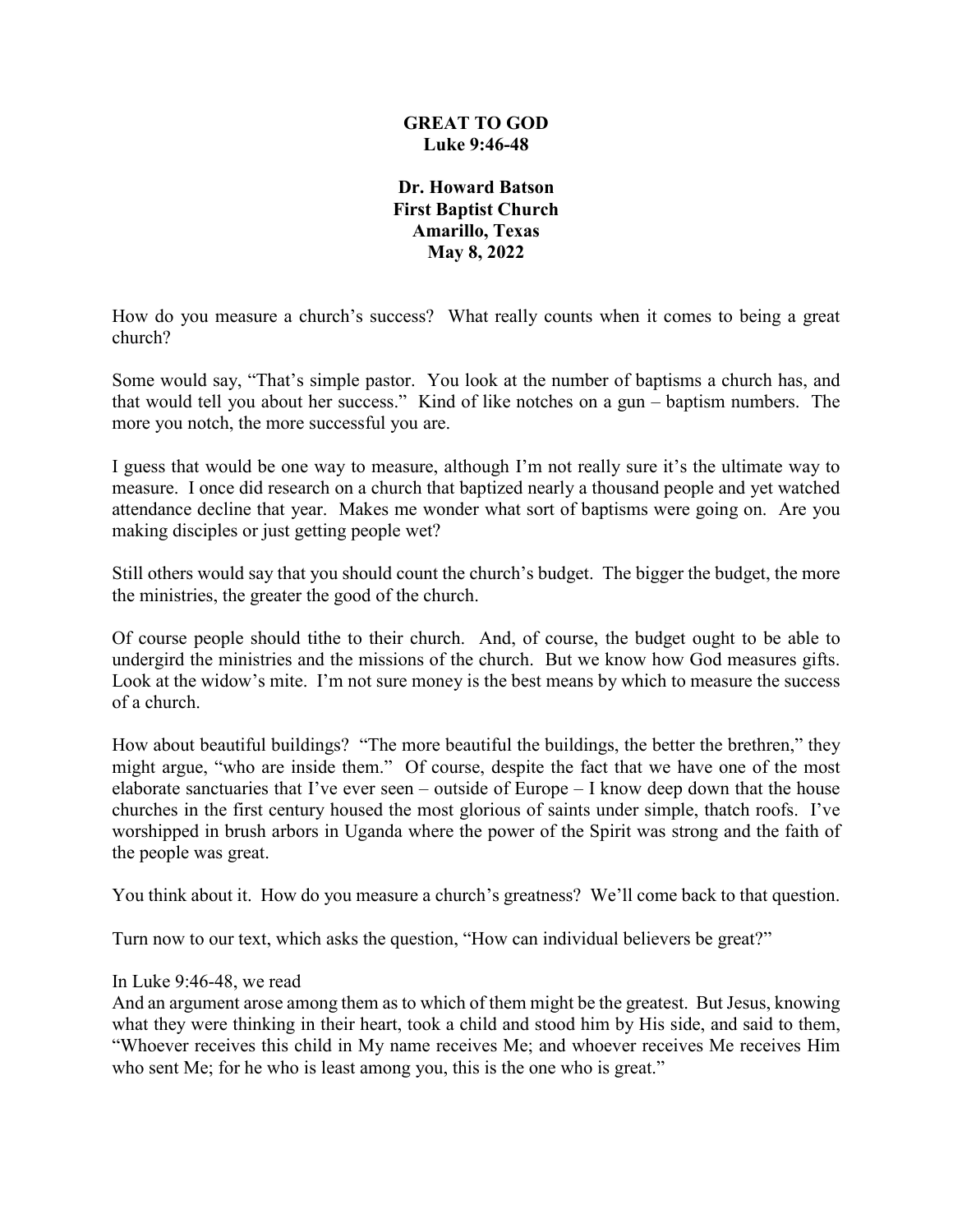It's an interesting phenomenon in scripture. I don't know if you've ever noticed it or not. When the disciples are arguing over who is the greatest, it usually occurs after Jesus has talked about his role being a suffering servant, talked about his suffering.

### Notice what Jesus says in verses 44-45 above

"Let these words sink into your ears; for the Son of Man is going to be delivered into the hands of men." But they did not understand this statement, and it was concealed from them so that they might not perceive it; and they were afraid to ask Him about this statement.

Then they argue about the greatness. That happens in scripture. We won't go through all of them, but just so you can see the pattern, turn to Mark 9:31-37. "For he was teaching His disciples and telling them, 'The Son of Man is to be delivered into the hands of men, and they will kill Him; and when He has been killed, HE will rise three days later.' But they did not understand this statement, and they were afraid to ask Him. And they came to Capernaum; and when he was in the house, He began to question them, 'What were you discussing on the way?' But they kept silent, for on the way they had discussed with one another which of them was the greatest."

The story is certainly from the same tradition. Jesus says, "I am going to suffer" – giving the ultimate example of greatness: giving of one's self for others. And they, at the same time he speaks of the sacrificial, suffering servant, are talking about position, power, and prestige.

The first thing I want you to see in this text is

# **I. Everybody wants to be somebody.**

Look at verse 46. And an argument arose among them as to which of them might be the greatest.

It happens often in some churches, doesn't it? Whenever any project or ministry is launched, people discover that their own ambitions get mixed up with the project. Their feelings get hurt. They want their way or the highway. "I'm the greatest. My ideas are best."

Everybody wants to be somebody. When you ask the question, "Who's the greatest in the kingdom?" the clear implication is "Am I not the greatest in the kingdom?" That's the real question.

I don't know what it is in your life. Maybe you'd give anything to move just one rung up the ladder at the work place, to sit in your boss's seat. Or maybe you'd do almost anything to be more beautiful. Maybe it would make you happier to be more handsome. We all have those areas in which we strive. What I wouldn't give – maybe exchange everything but my soul – to be a great pulpiteer.

In fact, one Sunday, as I was preaching at the 8:30 service, I looked up and a man who many think is one of the very best preachers in America today – Dr. Joel Gregory, professor of preaching, one time pastor of the First Baptist Church of Dallas – was sitting on the back row beside Robby. He slipped in during one of the songs, I guess – and I didn't see him until I was two-thirds through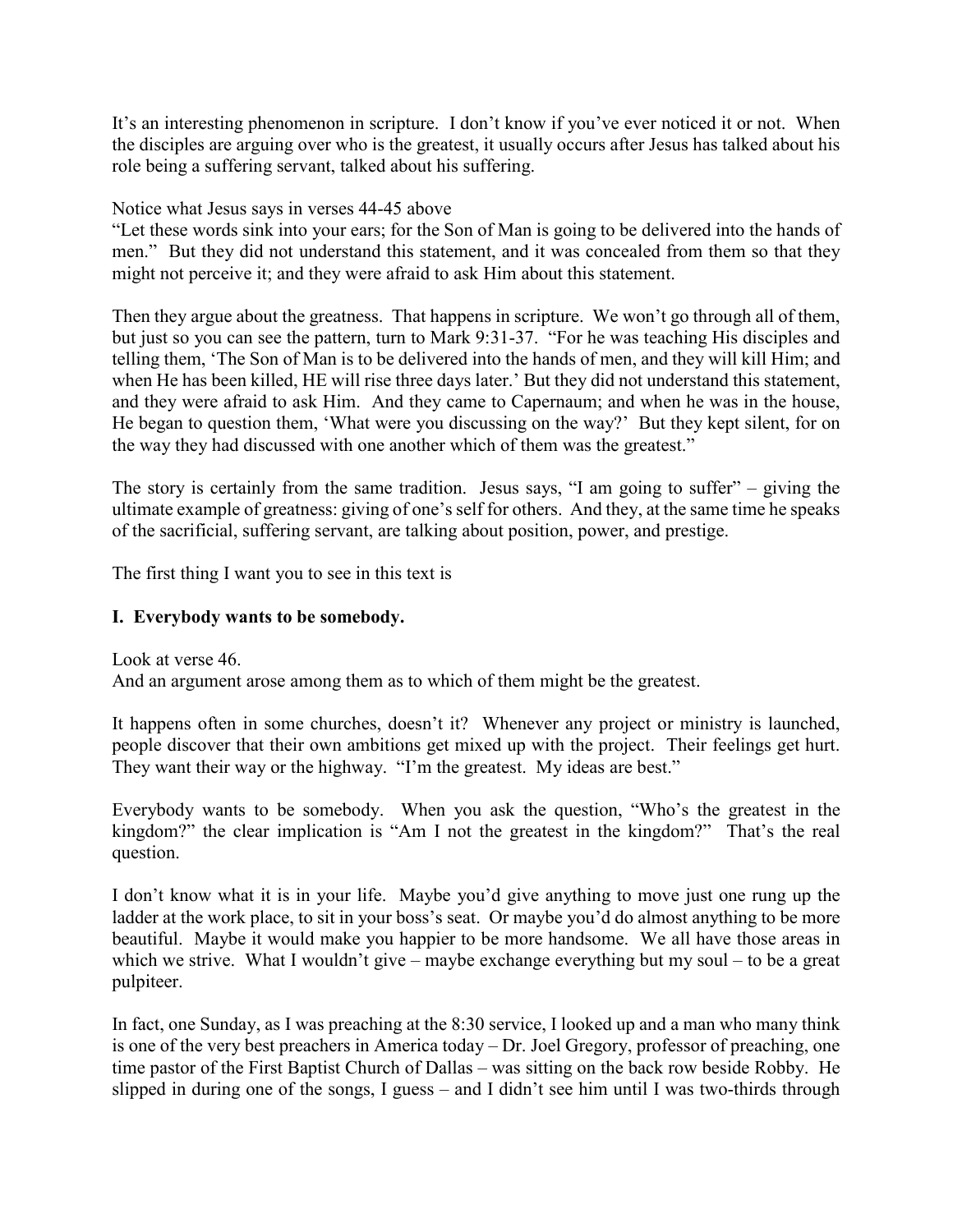the sermon. I looked in that direction again. Could it be? Surely it's not. But it was. All of a sudden I felt like a would-be weekend golfer taking a tee shot as Tiger Woods looks on. For a moment I felt like a child with finger paints at hand while Rembrandt walks up behind me.

So we struggle, we strive – each in our arena of life – clawing to be king of the hill and leaving bloody bodies in our wake. Manipulating and maneuvering ourselves into our long-desired position because everybody wants to be somebody.

But the reality is there is always someone who is better, greater.

# **II. Jesus uses different means to measure.**

The disciples – each implying that he ought to be the greatest in the group – are shocked when Jesus picks a lowly child out of their midst and says, "This is the picture of greatness."

The argument among the disciples about greatness is ugly and inappropriate. It's comparative and competitive. It diverts praise from God to themselves.

But Jesus measures by a different means. Jesus measures by the means of a child. Jesus teaches lowliness of spirit. Whoever welcomes the lowliest has shown humility appropriate to the kingdom of God.

Everybody wants to fawn over, to extend hospitality and kindness and service to the great. But Jesus says we ought even to offer hospitality to the marginalized of society, to the child – because that's the same as welcoming Jesus. And welcoming Jesus is the same as welcoming God, for in the reign of God there is no selective hospitality.

In the first century, children were essentially non-persons. They were left with women who, themselves, were considered subservient to the men. The children were even further down the social ladder. Only slaves were lower in social standing than children in the first century.

Greatness is a word based on measurement. And Jesus measures with a different means.

The word translated greatness in the text means "more." It measures more. You see, the disciples were measuring more in the wrong direction. True greatness is not how far we rise above others in status or fame or achievement, but how far we are willing to go down in including and caring for the least and the lowly in Jesus' name.

We feel that if we minister to a significant person, we are, in effect, a significant person ourselves. To minister to the insignificant – let's say, a child – is to have an insignificant ministry and, thus, is equated to being insignificant.

But there is no point in being at Jesus' side unless one is humble enough to be at a child's side. Jesus is saying it doesn't matter to whom we minister because all ministry should be ministry to Christ and for Christ. And to welcome a child is to welcome him. To serve a child is to serve Christ.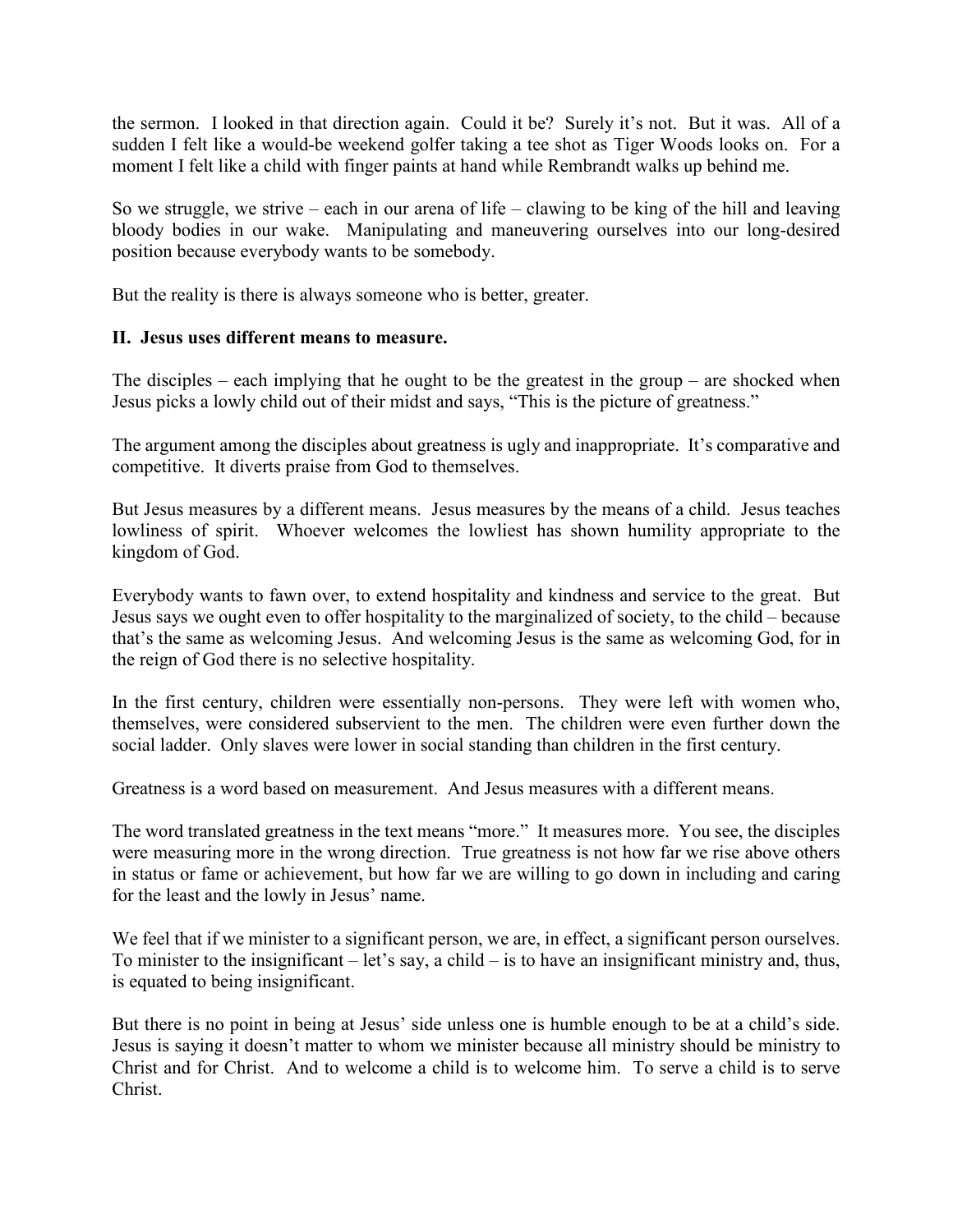We are offered a ministry in church. "Oh, that's not really the one I had in mind. I wanted to be on this committee or that committee. I really didn't have in mind that you would want me to do that."

Jesus ties the word "greatness" to the word "receive" or "welcome." Welcoming is the act of hospitality. The reception of another as a guest. To give him the sort of things that we enjoy.

It reminds me of the ten-year-old boy who had the opportunity to learn this lesson. He came home one day from school saying his class was collecting canned goods to give to the needy. He wanted to know if he could take some cans from the family's pantry. His mother told him to help himself, so he started setting out cans of beets and succotash and spinach – and even a can of hominy or two. All things he himself would never want – would have always rejected. His mother came over and added Spaghetti-Os to the pile, and he objected. He liked Spaghetti-Os. Didn't want to part with those. His mother patiently explained to him something about what it means to be hospitable – accepting the needs of others to be as important as our own needs and offering to others what we, ourselves, value.

Who would treat a child that way? Jesus says that's the act of greatness. In Mark's version, Jesus says that if anyone wants to be first, he should be last of all and servant of all.

You measure greatness by how you treat the most marginalized. That's the new measure.

Jesus doesn't care anything about how you treat the powerful, the popular, or the prestigious. Jesus cares about how you treat the lowly, the lonely, and the left-out. Everybody wants to rush to the side of the powerful and the influential. No one wants to serve someone he deems less worthy than himself.

Do you notice the paradoxes of Christianity?

- •We see unseen things.
- •We conquer by yielding.
- •We find rest under a yoke.
- •We're exalted by being humble.
- •We become wise by being fools for Christ's sake.
- •We are made free by becoming Christ's bond-servant.
- •We possess all things by having nothing.
- •We wax strong by being weak.
- •We triumph by defeat.
- •We find victory by glorifying our infirmities.
- •We live by dying.

And to this list we can add "We reign by serving."

**The tombstone of Thomas Jefferson has an epitaph that he wrote himself. It says: "Here is buried Thomas Jefferson, Author of the Declaration of Independence, of the Statutes of Virginia for Religious Freedom, and Father of the University of Virginia." There is no**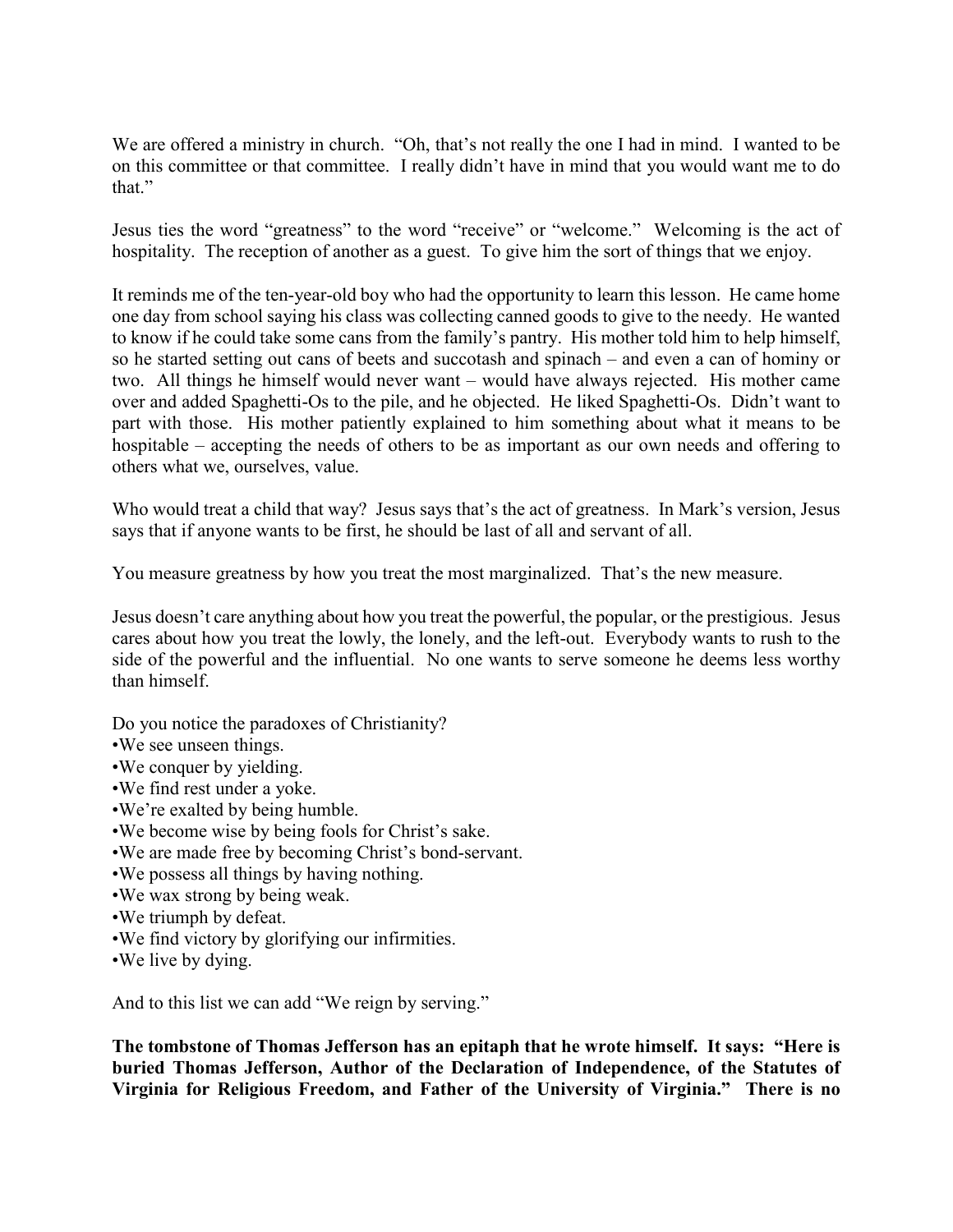**mention of the fact that he had been governor of Virginia, Minister to France, Secretary of State, and President of the United States. He told his daughter, "The things that are not on my inscription are things the people did for me. The things that are on it are those things that I did for the people."**

Can you imagine being president of the United States and not putting that in your epitaph?

Jesus measures by a different means. He also measures by what we do for others.

# **III. Children are the choice for the Christ.**

Again, we live in a day where, if we're guilty of anything, we're guilty of worshipping our children, of over-indulging them and doting. Delighting in their every move.

In Matthew's gospel we have a story about some children being brought to Jesus so he could lay his hands on them and pray. But even the disciples of Jesus rebuked them, saying something like, "The Master doesn't have time to fool with the children." And Jesus says, "Let the children alone and do not hinder them from coming to Me, for the kingdom of heaven belongs to such as these." And after laying his hands on them, he departed from there.

When no one else had time for the children, Jesus had time. When no one else wanted to bless them, he blessed them.

You want to have a great ministry in the eyes of Christ? You have a great ministry in the eyes of the Messiah by receiving and teaching and blessing the children.

Every one of us can remember that Sunday School teacher who made a difference in our lives. That school teacher who had patience with us when no one else did. Who believed in us when the system had long given up. Who took the extra time to explain to us one more time and in one more way.

Want a life that really matters to God? Receive the children. It's like receiving the Christ.

So now we know how Jesus measures our greatness – He measures our greatness by our service to the lowly.

So back to our original question. How do you measure a church?

Remember I said Jesus uses a different means of measure? When we measure a church, we most often measure how many people the church is bringing in. Some one might say, "Oh, that's the largest church in town."

But may I suggest that the great means of measuring a church might not be how many people they bring in. Rather, it might be how many people they send out.